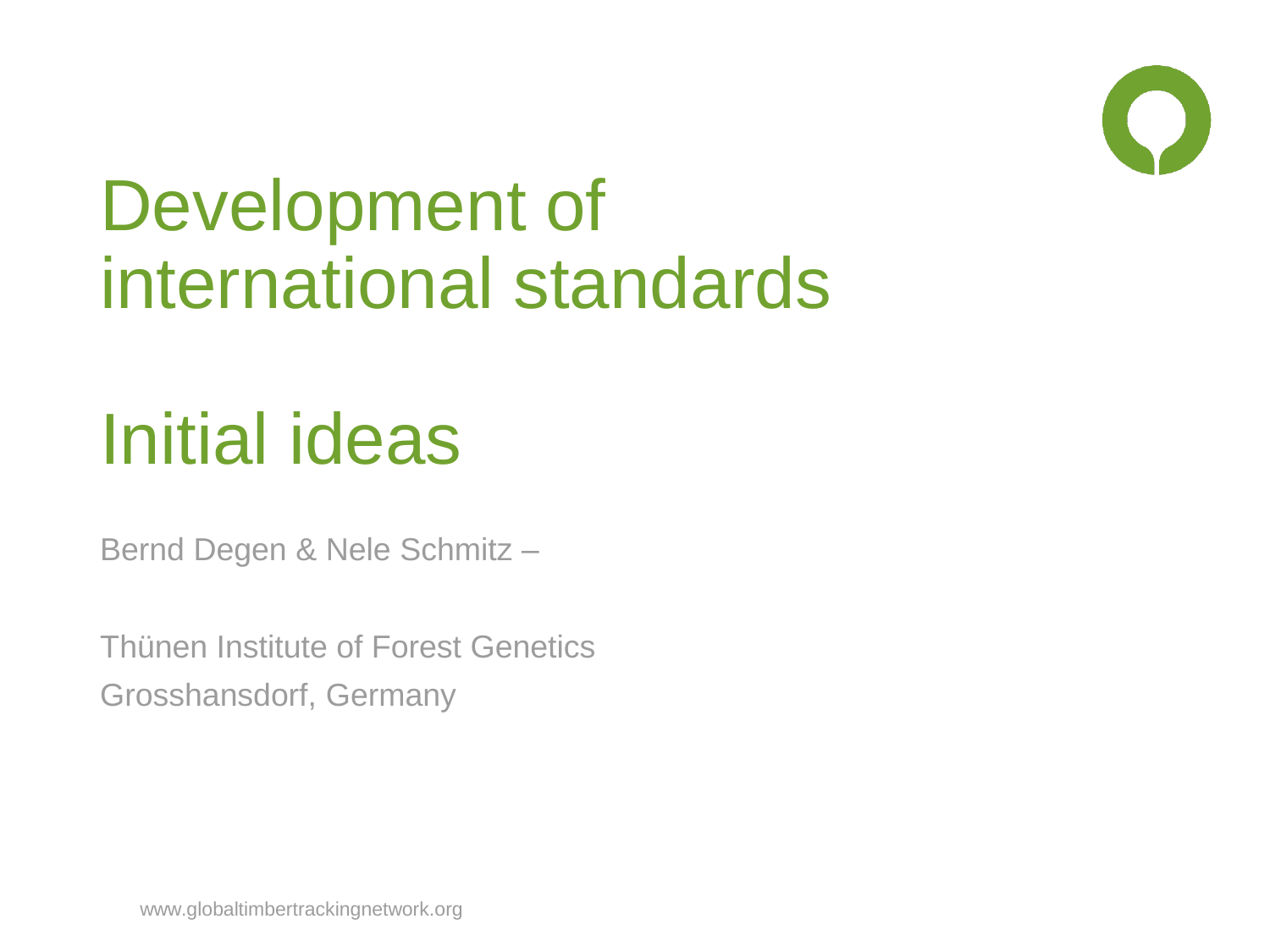



- **1. Introduction - objectives**
- **2. Existing standards**
- **3. Additional needs / open questions?**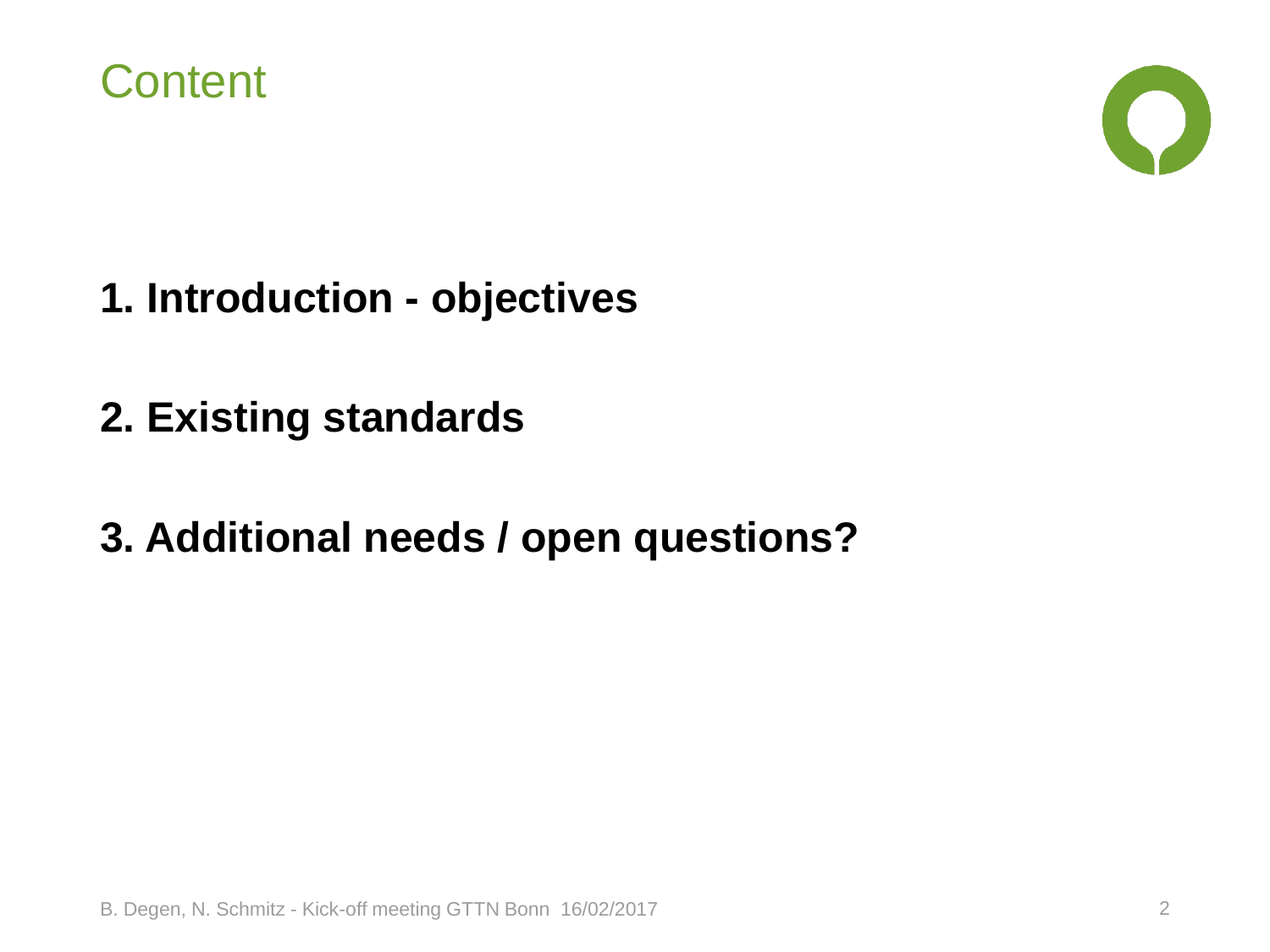### 1. Introduction- objectives



#### **Why do we need international standardisation?**

- **Ensure quality of reference data to judge on claims on species and origin**
- **Enable merging of reference data**
- **Ensure quality and reproducibility of testing in different labs**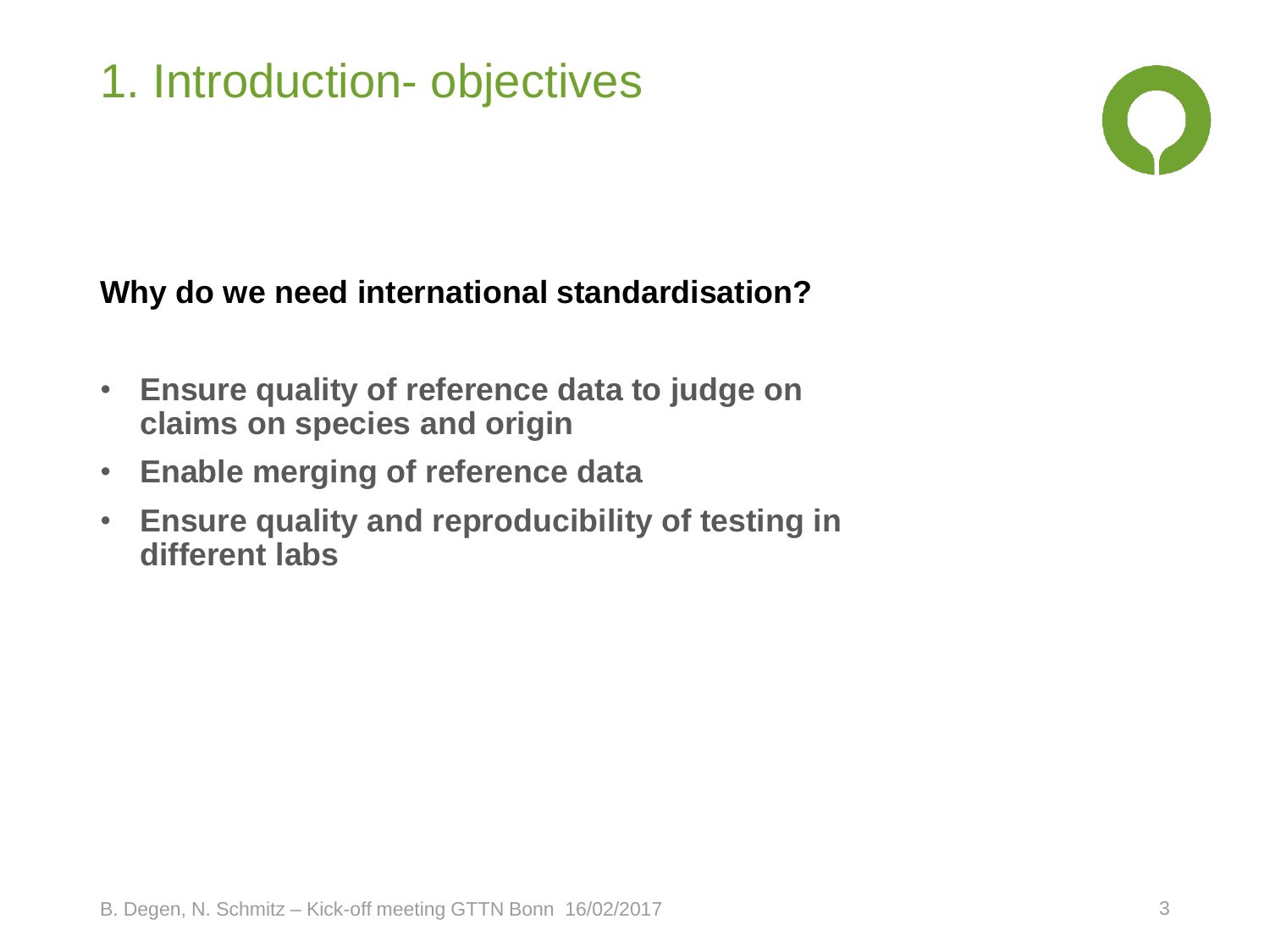### 1. Introduction- objectives



#### **Important for quality of reference data**

- **Sampling, registration, and storage of reference material**
	- $\triangleright$  Representative sampling
	- Avoid errors and contamination
	- Ensure long-term storage
- **Screening methods**
- **Data analysis and data storage**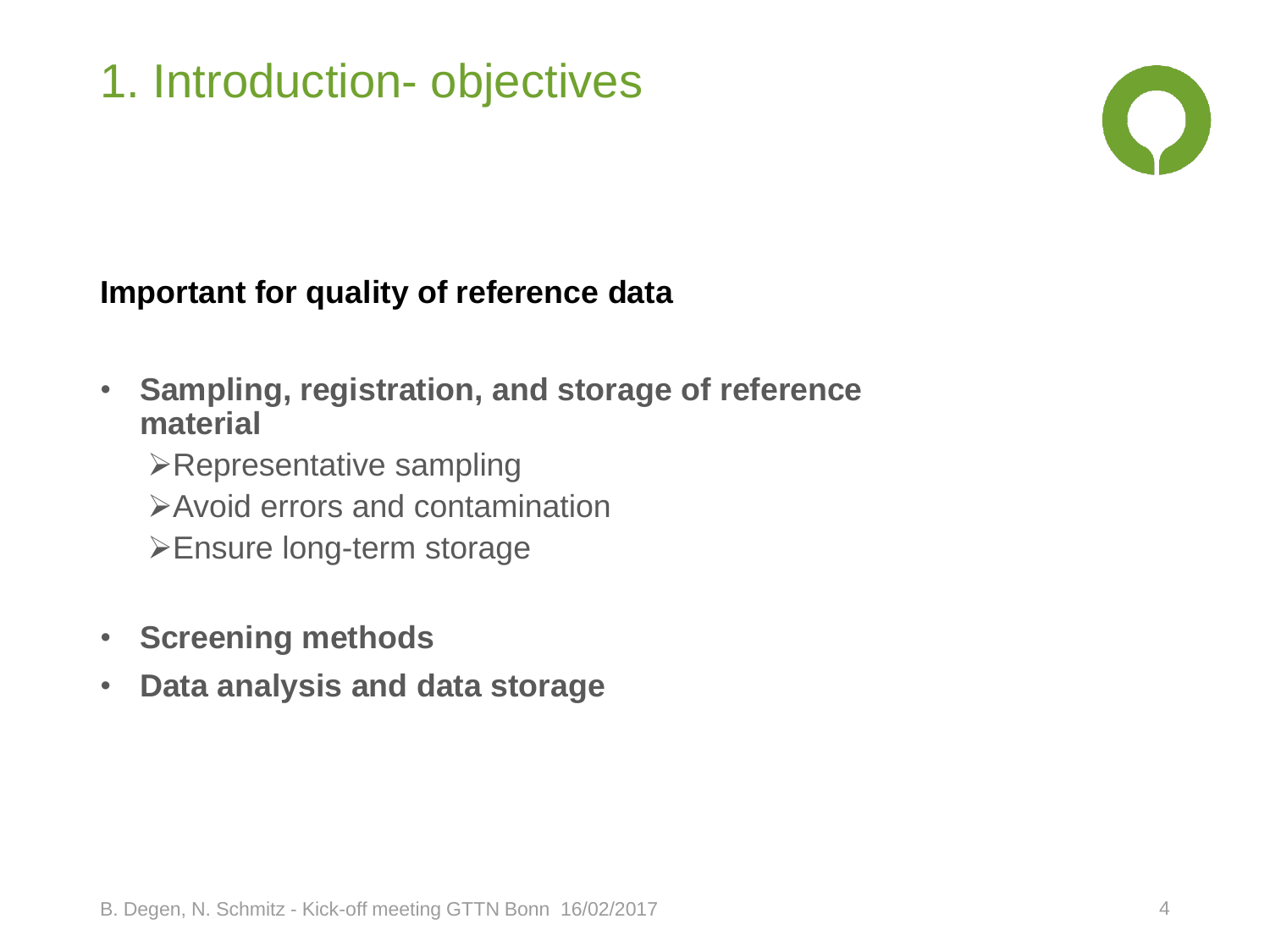### 1. Introduction -objectives



#### **Important for merging reference data**

- **Comparable sampling strategy**
- **Same screening method**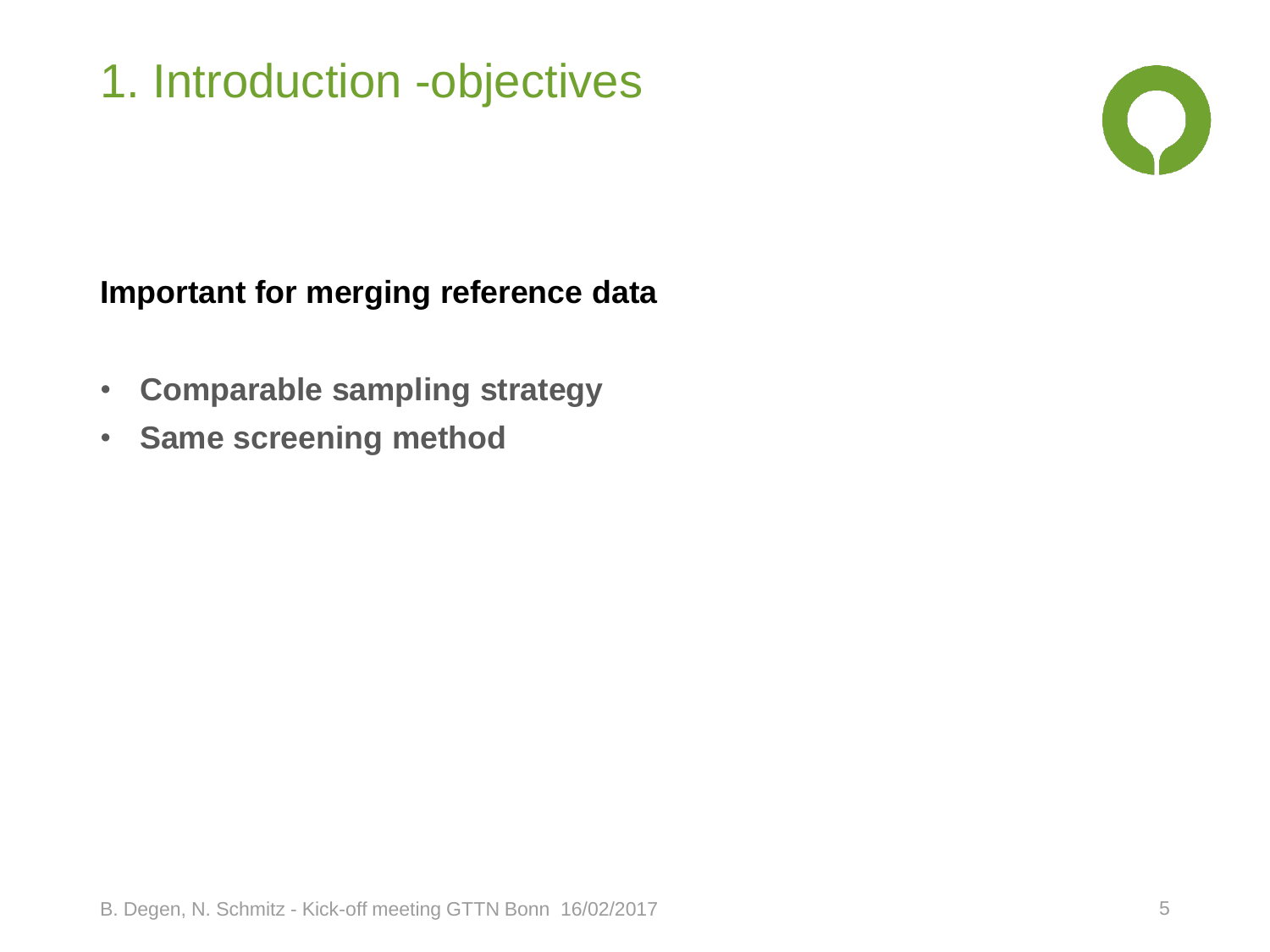### 1. Introduction - objectives



#### **Important for quality and reproducibility of testing**

- **Same screening method**
- **Quality standards in the lab**
- **Performance of the lab team (training)**
- **Use of common reference material**
- **Sufficient measures to avoid and identify contaminations (DNA)**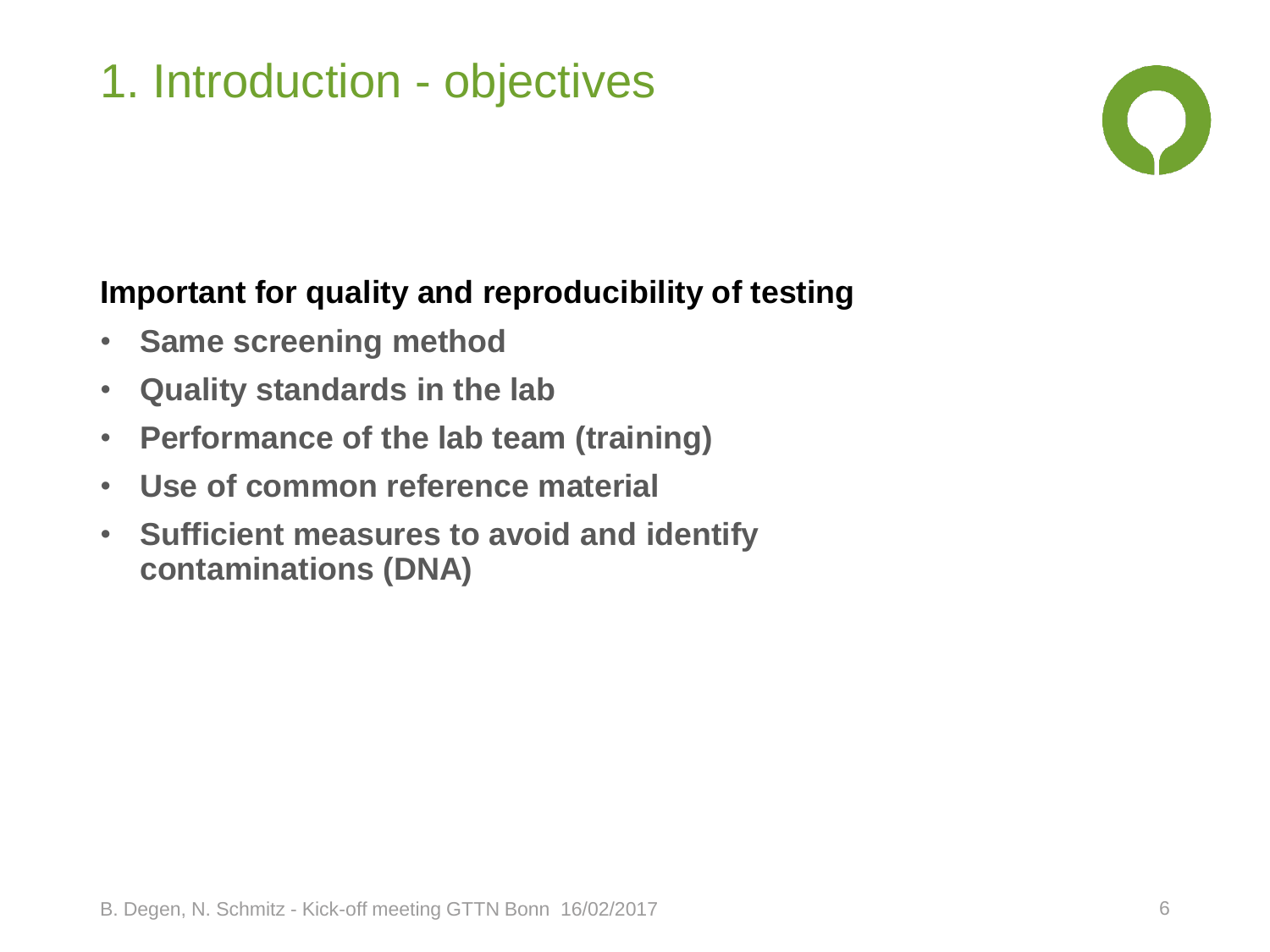### 1. Introduction - objectives



#### **Objectives in GTTN II for international standards**

- **Verification of the applicability of existing standards (e.g., UNDOC standards for "Guidance on Forensic Timber Identification")**
- **Update of existing GTTN guidelines on the sampling of reference material;**
- **Development of recommendations for data analysis on the quality of reference data and for the assignment of test material to geographic origin;**
- **Development of methods for common data analysis of genetic and stable isotopes on geographic origin;**
- **Evaluation of set-up and performance of test labs**
- **Contributing to other relevant expert groups working in these fields**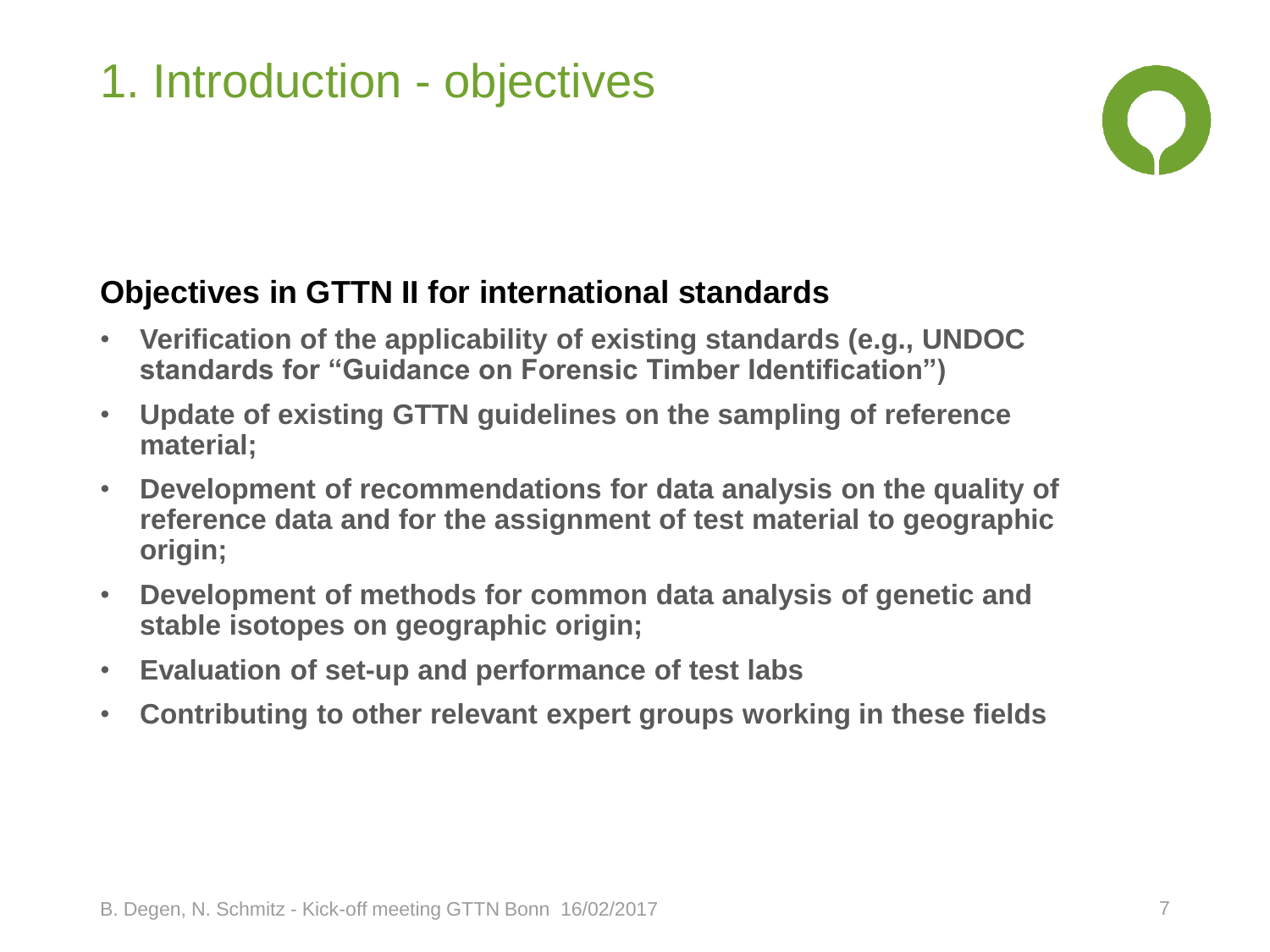### 1. Introduction - objectives



#### **Deliverables in GTTN II for international standards**

- **Reviewed GTTN guidelines on sampling of reference material**
- **Development of recommendations for data analysis on the quality of reference data and for the assignment of test material to geographic origin**
- **Guidelines on methods for common data analysis of genetic and stable isotopes on geographic origin**
- **Compilation of test Labs Evaluation reports**
- **Report on the feasibility of the practical implementation of the timber tracking methods**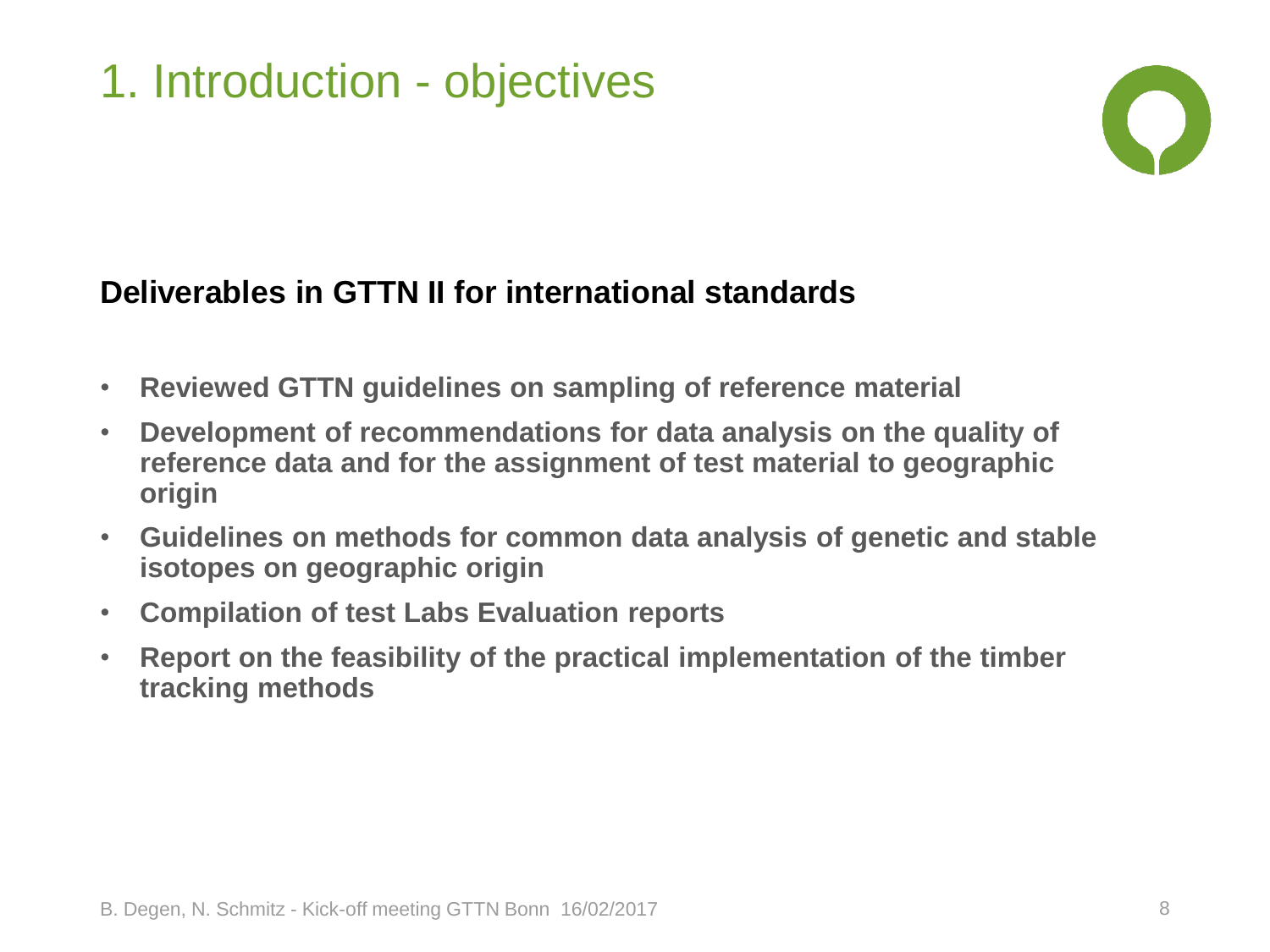### 2. Existing standards



#### **GTTN Standards from 12/2014**

- **Sampling**
- **DNA isolation**
- **Genotyping**
- **Analysis stable isotopes**
- **Ring and blind tests**

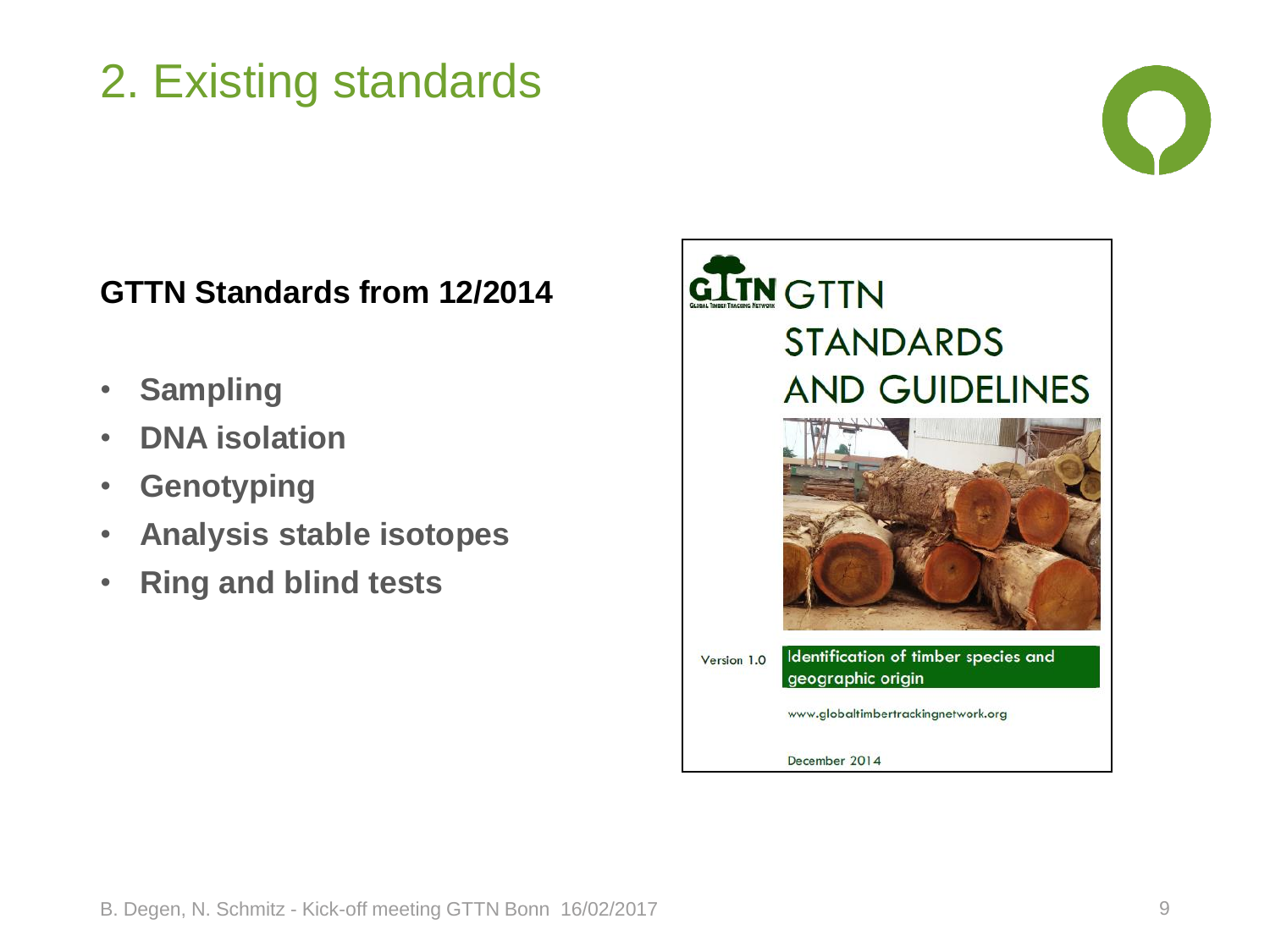## 2. Existing standards



#### **UNODC Forensic Timber Identification (August 2016)**

- **Focussed on case work with chapters dedicated to different groups (law enforcement, prosecutors, scientists)**
- **Collect and transport samples for testing (evidence)**
- **Overview on identification methods**
- **Information on access to reference data**
- **Laboratory procedural requirements for case work**



**Best Practice Guide for Forensic Timber Identification**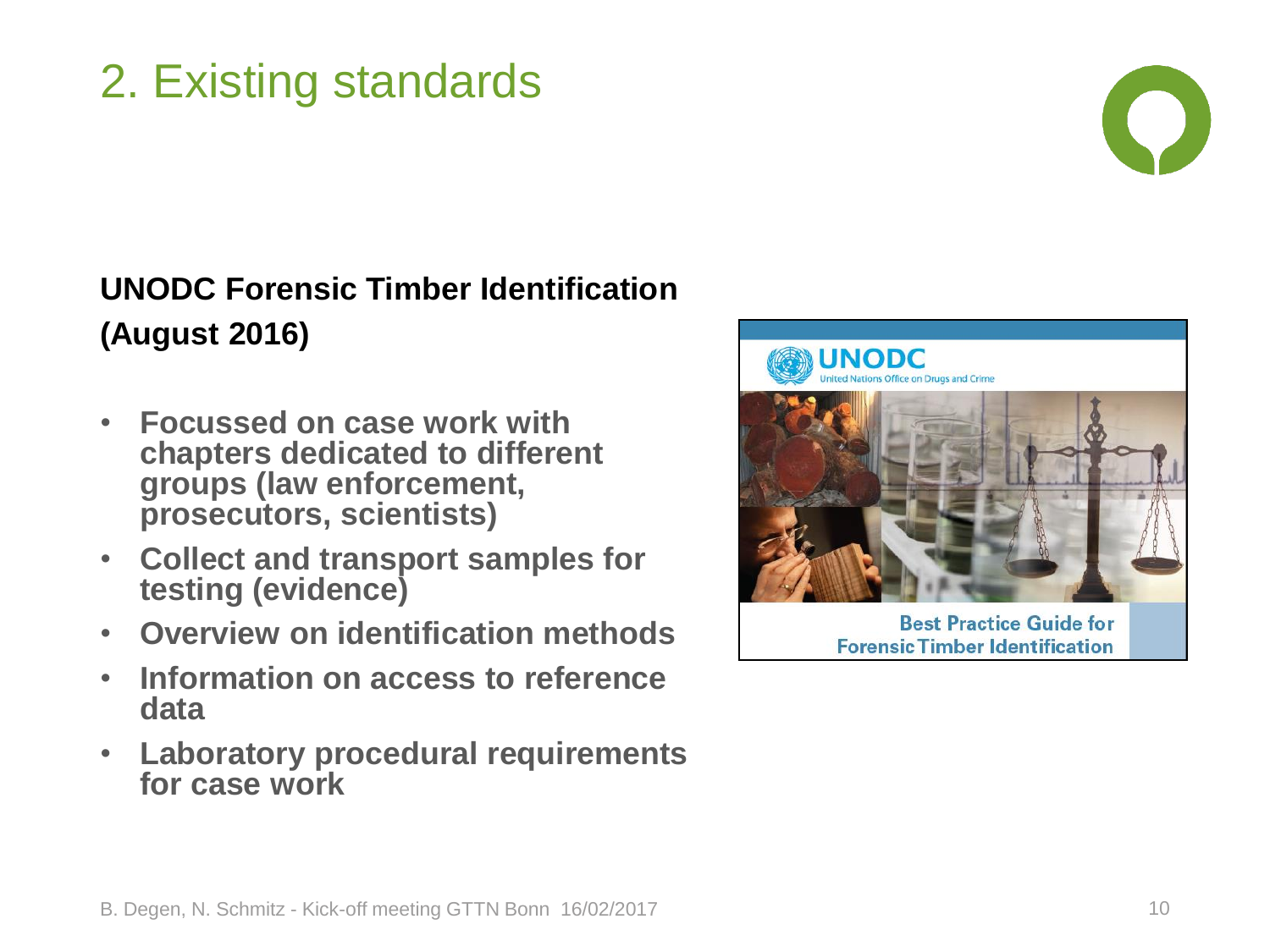## 3. Additional needs / open questions?



#### **Which are the main application areas of timber tracking methods? And what does it mean for standardisation?**

- **Intensive work on few samples for forensic case work**
- **Extensive work for screening of many samples for quick checks on declarations (mass screening)**
- **Work under optimal conditions in developed countries <=> work under simple conditions in developing countries**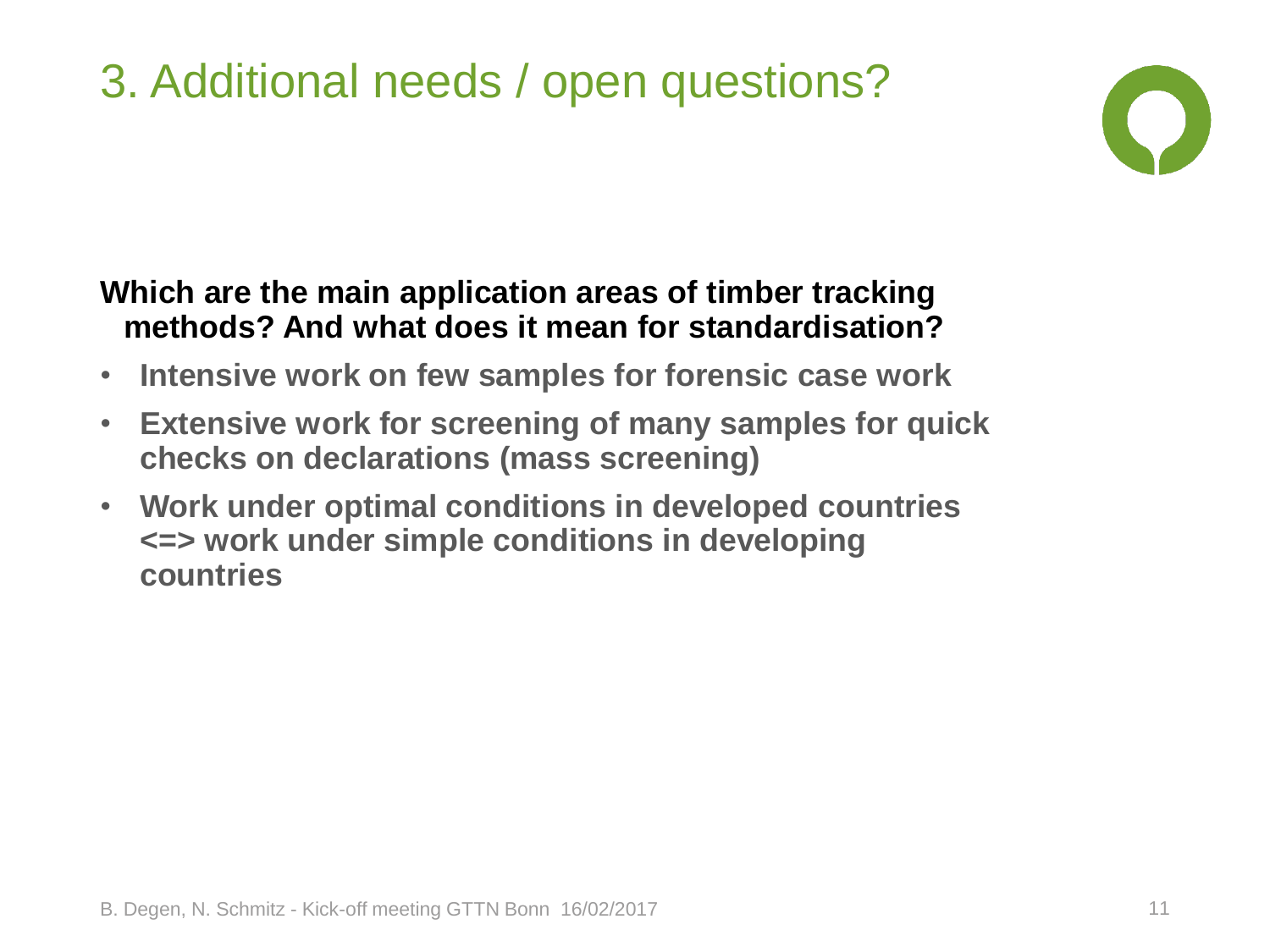3. Additional needs / open questions?



#### **Are there areas which don't need standardisation or don't allow standardisation?**

**Which are already available standards and for which areas could they be used? Where do we need more specific standards?**

**How should an expert group working on the standards be composed? Who should be contacted? (Broad or very specific)**

**Standardisation as a process (dynamic development of identification methods)**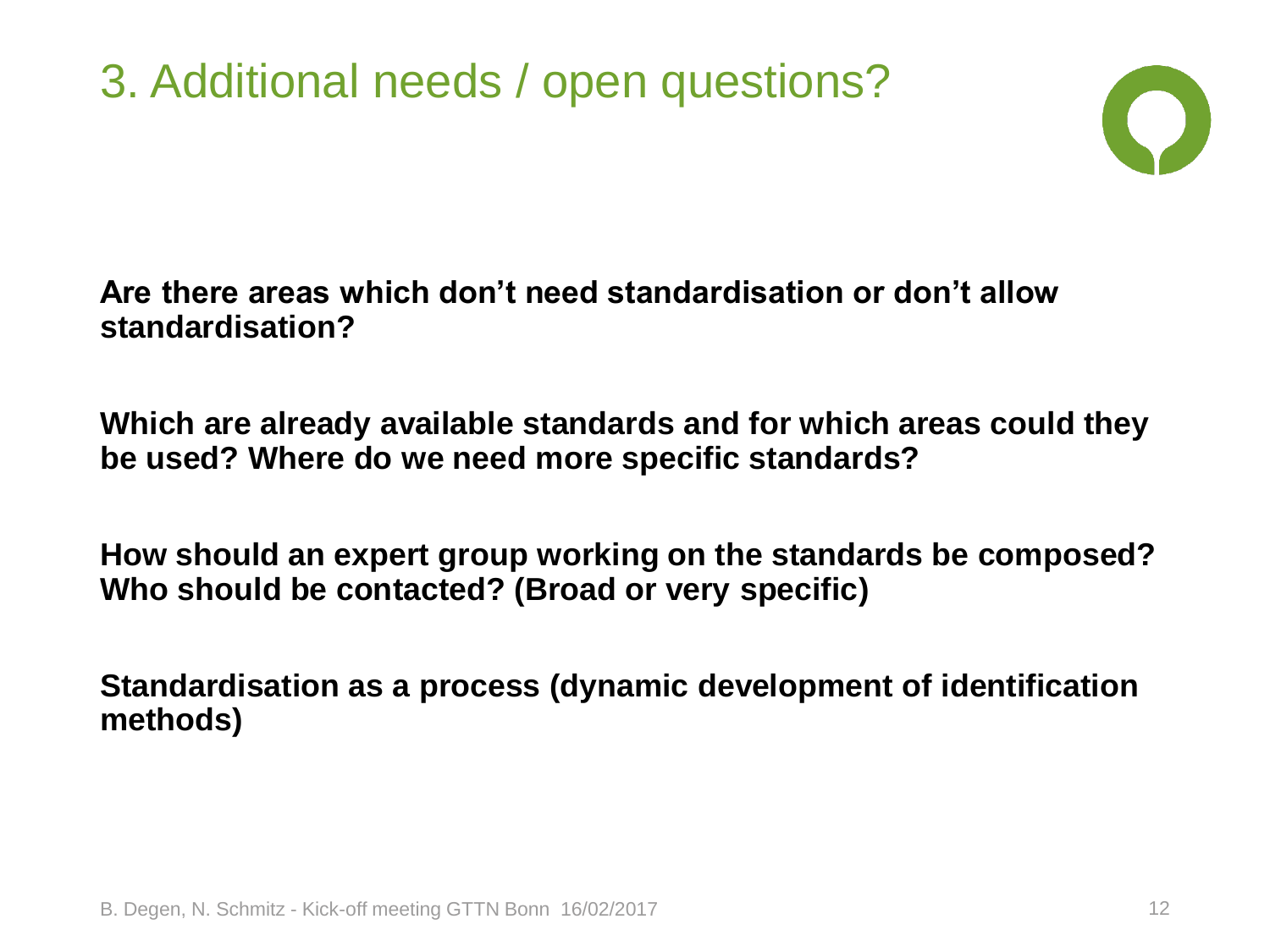#### 3. Additional needs / open questions?



**What would be the best mode of operation for the expert group? (Meetings of core group, phone conferences, small drafting group, larger group with e-mail contributions, final workshops with broad audience)**

**What is needed to motivate potential participants to contribute?**

**How should expert missions for lab evaluation be organised?**